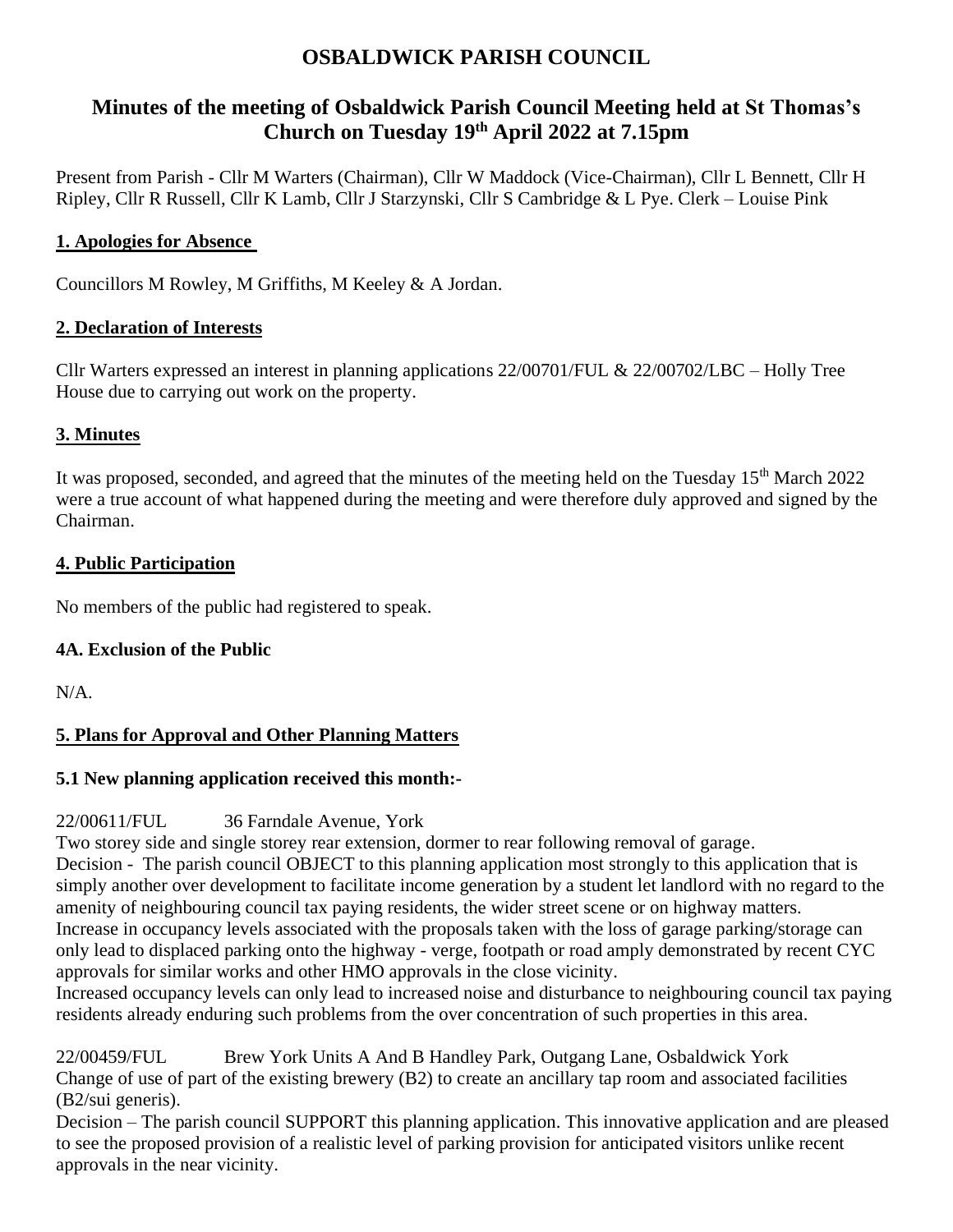22/00701/FUL Holly Tree House, 47 Osbaldwick Village, Osbaldwick York First floor rear extension, raising of ridge height to rear projection, 2no. roof lights to rear gables, window opening to side and replacement windows throughout – resubmission. Decision – No Objection.

22/00702/LBC Holly Tree House, 47 Osbaldwick Village, Osbaldwick, York Internal and external alterations including first floor rear extension, raising of ridge height to rear projection, 2no. roof lights to rear gables, window opening to side and replacement windows throughout; replacement rafters, installation of bathroom, removal and erection of internal walls – resubmission. Decision – No Objection.

# **5.2 To hear results of applications decided by City of York Council:-**

# **Approved:-**

22/00212/FUL 1 Alvis Grove, York Raising roof level of garage, dormer to rear.

#### **Refused:-** None.

#### **Withdrawn:-** None.

#### **5.3 Other Planning Matters:-**

(a) The Chairman provided an update on the Green burial site planning application 21/00415/FUL. He advised that the application is due to go to CYC Planning on the  $28<sup>th</sup>$  April.

# **6. York Local Plan**

Due to start in May.

#### **7. Clerk's Report**

Nothing noted.

#### **8. Matters Arising**

(a) The request from the Church to hold a teddy bears picnic on the Village Green on Saturday 4th June 2022 was discussed. After discussion, it was agreed that the PC allow the use of the Village Green for this event.

#### **9. Community Safety Issues**

Your Neighbourhood is covered by the York North Safer Neighbourhood Policing Team. The Team is based at: Athena House, Kettlestring Lane, Clifton Moor, York. YO30 4XF.

E-mail: snayorknorth@northyorkshire.pnn.police.uk

A police report was received for the period of the  $1<sup>st</sup> - 31<sup>st</sup>$  March 2022 and noted the following incidents:-

| Type of<br><b>Incident</b> | <b>Time and Location.</b> | Osbaldwick Report made and action taken by NYP | <b>Total</b><br>calls for<br><b>Month</b> |
|----------------------------|---------------------------|------------------------------------------------|-------------------------------------------|
| <b>ASB-Nuisance</b>        | Lotherington Mews 8/3     | Issues with youths in the area<br>- X2         |                                           |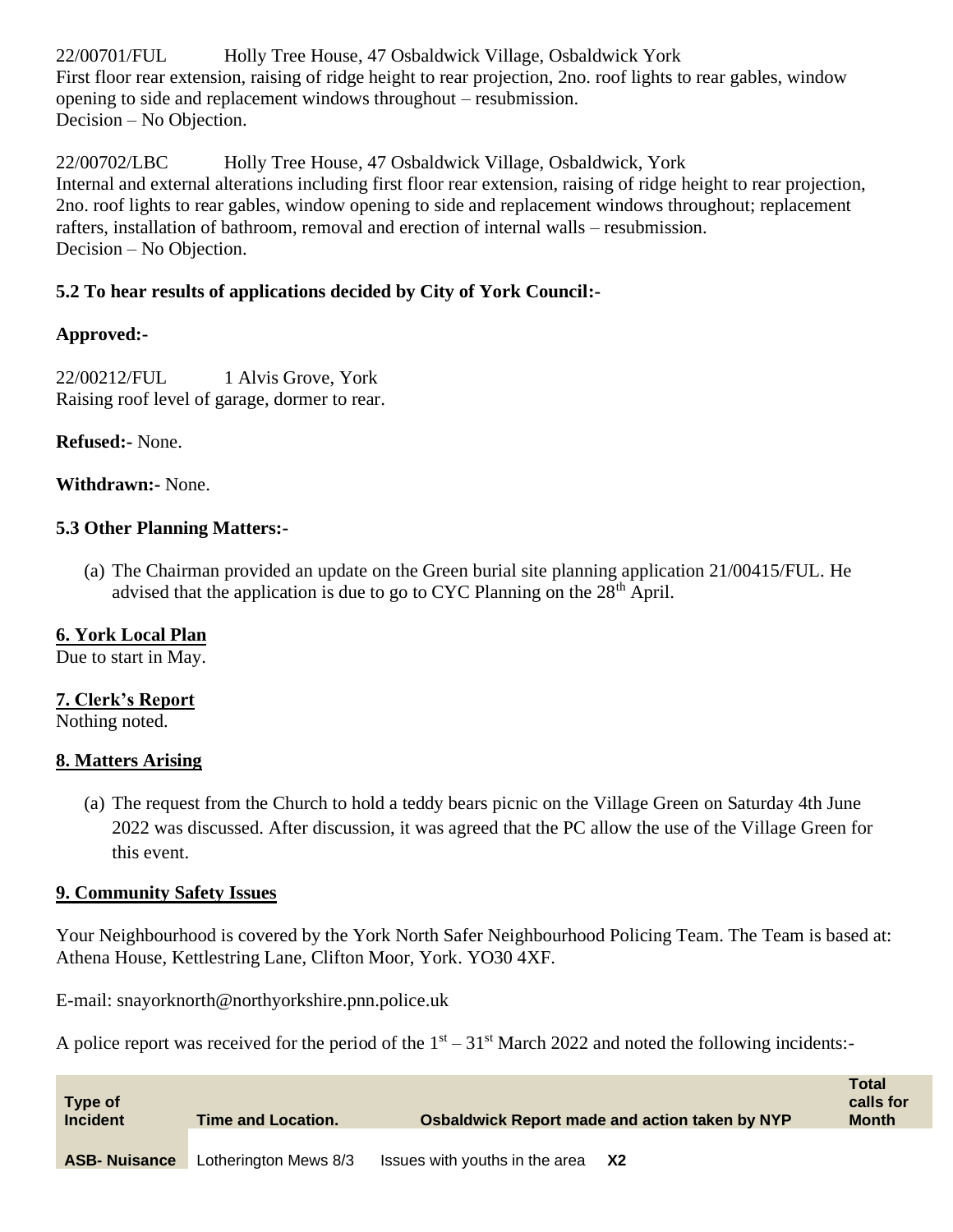|                     | Lotherington Mews 9/3<br>Metcalfe Lane 10/3<br>Derwent Way 11/3<br>Seebohm Mews 15/3<br>Stray Road 26/3 | Eggs thrown at the windows of the property<br>Youths causing issues in the area<br>Issues with youths in the area<br>Issues with youths in the area<br>Issues with youths in the park area, underage drinking, loud<br>music | 7            |
|---------------------|---------------------------------------------------------------------------------------------------------|------------------------------------------------------------------------------------------------------------------------------------------------------------------------------------------------------------------------------|--------------|
| <b>ASB-Personal</b> | <b>Brandsdale Crescent</b><br>7/3<br>Tranby Avenue 8/3                                                  | On-going issues with neighbour<br>On-going issues with neighbour                                                                                                                                                             | $\mathbf{2}$ |
| <b>Burglary</b>     |                                                                                                         |                                                                                                                                                                                                                              | 0            |
| <b>Drugs</b>        |                                                                                                         |                                                                                                                                                                                                                              | $\bf{0}$     |
| <b>Vehicle</b>      |                                                                                                         |                                                                                                                                                                                                                              | 0            |
| <b>Theft</b>        | Inner Space Station                                                                                     | 2 x incident                                                                                                                                                                                                                 | $\mathbf{2}$ |
| <b>Violence</b>     |                                                                                                         |                                                                                                                                                                                                                              | 0            |

#### **10. Correspondence**

Full list of correspondence emailed to all Councillors.

The email received from the Green's Corridors Officer regarding access to the Village Green to set water vole rafts was discussed. After discussion, it was agreed that the parish council are content with how the sides of the beck are currently managed for wildlife and don't wish to do anything further. Clerk to advise.

#### **11. Financial Matters**

11.1. The Clerk submitted the following accounts for payment by BACS:-

| L Pink                                | Clerks salary (Net)           | £612.70 |
|---------------------------------------|-------------------------------|---------|
| L Pink                                | Expenses                      | £44.34  |
| WelMedical                            | New battery for defibrillator | £244.74 |
| YLCA                                  | Membership Apr 22-March 23    | £805.00 |
| <b>Aspects Horticultural Services</b> | Grass Cutting $-$ April       | £774.08 |

The accounts listed for payment were accepted. Clerk to make the payments via BACS using the dual authorisation process with Cllr Ripley approving all payments submitted.

11.2. No accounts were submitted and approved for payment by cheque.

11.3. The following invoices that were received after the production of the agenda were discussed and approved for payment:-

| Information Commissioners Office Data Protection Fee |                                 | £40.00    | <b>BACS</b> |
|------------------------------------------------------|---------------------------------|-----------|-------------|
| L Pink                                               | Share of office laptop          | £105.80   | <b>BACS</b> |
| Mark Warters                                         | Hammarite Paint                 | £44.00    | <b>BACS</b> |
| Stoneplan                                            | Collection/storage of salt bins | £810.00   | <b>BACS</b> |
| Stoneplan                                            | Collection/storage of salt bins | £624.00   | <b>BACS</b> |
| <b>Blacker Steel</b>                                 | Railings on Village Green       | £3,060.00 | <b>BACS</b> |

11.4. No income was received.